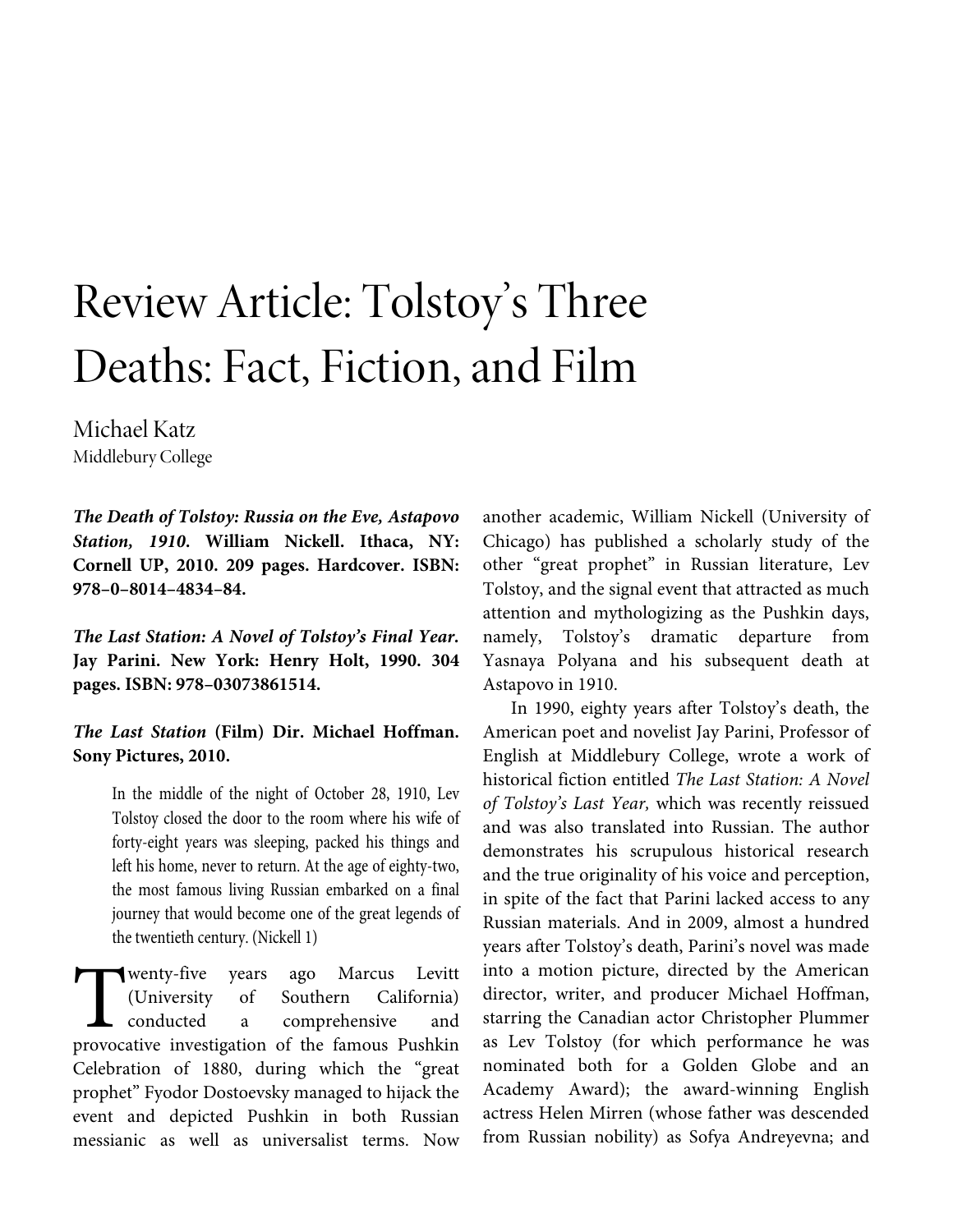the young Scottish actor James McAvoy as Tolstoy's private secretary, Valentin Bulgakov.

The title of this review article is "Tolstoy's Three Deaths: Fact, Fiction, and Film," with an obvious allusion to Tolstoy's early story "Three Deaths" (1859). It treats three accounts of the writer's death: Nickell's monograph, Parini's novel, and the Hollywood film, and it explores what these three works reveal about the man who died in Astapovo and the myths that still surround him and his famous "exit" after more than a hundred years.

William Nickell had access to an enormous amount of historical evidence: He perused voluminous material in archives, diaries, memoirs, and reports in journals and newspapers of the period; he provides an exhaustive account of these events, including 564 footnotes for a book of only 160 pages; it contains more information and discussion than anyone but the most devoted Tolstoyan disciple could possibly absorb.

The scholar argues convincingly that during these eventful days, Russia was the scene of the first modern world mass-media event. We know, in minute-by-minute detail, all the aspects of the writer's departure, illness, and demise. Six doctors attended Tolstoy during his last months, weeks, days, and minutes. Numerous and contentious family members came and went. Tolstoy's death bed was surrounded by a swarm of reporters and photographers. Representatives of the church (seeking a deathbed recantation) and state (police and secret agents) were in attendance. They all documented Tolstoy's death. We know practically everything Tolstoy did: What he ate and drank, how he moved, whom he met, what he said, how he felt, almost what he thought.

Yet, in spite of such a wealth of contradictory evidence, Nickell discerns unanticipated coherence in the events; he manages to sort through the chaos to clarify the complex motives, the elements of spontaneity, the cross-currents of family feeling, the sycophantic flattery, and the man's genuine

spiritual quest. He succeeds so well in large part because, as Nickell himself admits, he reads the historical events as a literary text, analyzing rhetorical structures, interpreting metaphors, and organizing symbolic structures.

His book portrays the family crisis as a public event and argues that Tolstoy's private life had been effaced by a morass of overgrown personae: The author was seen not merely as a prophet, but as a "tsar" and/or "patriarch" of a secular church. No fewer than eight people maintained diaries of Tolstoy's so-called "private life" at Yasnaya Polyana.

Nickell rigorously analyzes and contrasts the multiple narrative transformations of Tolstoy's departure and death: his depiction as a populist who rejected aristocratic wealth and comfort; a proto-Christian who took refuge in the desert; an author whose last gesture was seen as a final attempt to write; and a repentant sinner and excommunicate, even whose last gesture was seen as his futile attempt to make the sign of the cross.

Nickell describes at length the media circus that engulfed Yasnaya Polyana during those final weeks: the installation of telegraph equipment, the tentcamps of reporters, the railroads carrying people and supplies, the endless illustrations and photographs that were dispatched daily. Elvis and Graceland? Michael Jackson and Neverland? Such comparisons don't seem too far-fetched. Then he turns to the funeral rites that managed to exclude both church and state. The secret police had been monitoring Tolstoy's movements yet they failed utterly in their attempts to limit the crowd and control the press coverage; the church objected to the use of Orthodox ritual, since Tolstoy was a "non-believer"; nevertheless, the Orthodox hymn "Eternal Memory" (Вечная память) was sung during the service. Both institutions lost complete control of the event: The audience, the crowd, the "people" prevailed with their own heartfelt observance and celebrations. Finally Nickell depicts the aftermath of the momentous events as Tolstoy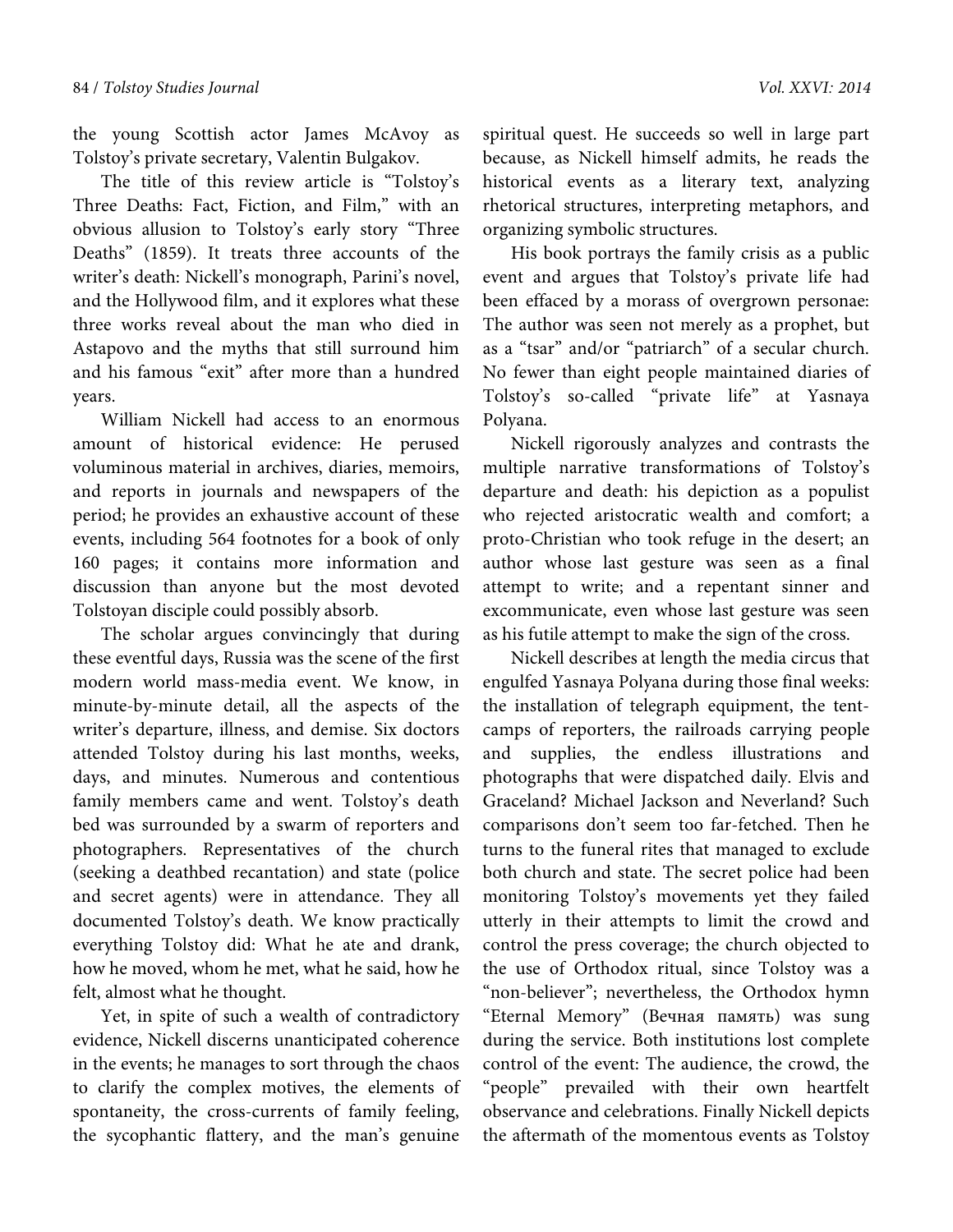continued to circulate in the cultural economy. Ironically, the prophet who had turned his back on modernity was subsequently subsumed into its discourse.

All in all, Nickell's book is a very worthwhile, extremely well written, and most welcome addition to the studies of Tolstoy, as well as of Russian cultural institutions. At a time when Tolstoy's death was once again in the headlines—at least in the Arts Section, if not on the front page—as a result of the release of recent films (*The Last Station* and *Anna Karenina*) and new translations of his classic novels (two new versions of *Anna Karenina* last year), it is both gratifying and timely to have a scholarly analysis of the events and an intelligent interpretation of the diverse and contradictory accounts of the Tolstoy's last year and his death.

In the author's "Afterword" to his book, Jay Parini clearly states that his novel, *The Last Station,* is a work of *fiction*, "though it bears some of the trappings and affects of literary scholarship." Parini read all the relevant materials he could find in English translation. The novel is narrated from several different points of view, namely, those of the six principle characters: Sofia Andreyevna; Tolstoy's private secretary, Valentin Fyodorovich Bulgakov; his friend, Doctor Dushan Petrovich Makovitsky; his daughter, Sasha; his disciple, Vladimir Grigorevich Chertkov; and, of course, Lev Nikolayevich Tolstoy himself. Only Tolstoy's words are accurate and "real": That is, quoted directly from his letters, articles, and essays, or based on reported conversations. The words spoken or thought by all the other characters are "fictional" or invented: Parini acknowledges that he "freely imagined what might have, could have, or should have been said." The result is what he himself calls a "kaleidoscope," one that displays the continually changing, symmetrical forms of life at Yasnaya Polyana at the time.

Sofya Andreyevna occupies many pages. She is clearly the most complicated character in the novel: a loving wife and mother, a neurotic and manipulative woman, a desperate—and at times suicidal—harpy. Her perceptions of her husband seem true-to-life: Tolstoy is shown as intense, brilliant, often childlike, at times, seemingly insane, and at others, as a sexual predator. Meanwhile, Sofia Andreyevna suffers from deep-seated jealousy, and suspects her husband of harboring a homoerotic attachment to his disciple Chertkov:

The bare truth is that my husband, the greatest Russian author since Pushkin, has developed a ludicrous, senile crush on a plump, middleaged flatterer. As a boy, even as a young man, he was drawn to men. He liked nothing better than his hunting trips. I have talked about this openly, but it makes him indignant. He does not see how foolish it is to love another man. Not only is it foolish, it is sinful in the eyes of God. (Parini  $152$ )<sup>1</sup>

This belief of hers grows in intensity, and comes to invade her subconscious. In one dream, Tolstoy's homoerotic attachment to Chertkov is explicitly homosexual:

That night, in bed, I dreamt that my husband and Vladimir Grigorevich were lying on the wet forest floor of Zaseyka, naked, writhing in the dead leaves: an old man, white haired, with a beard of snow, engaged with his fat-faced, oily disciple in an act of monstrous intercourse. They wriggled in the mud like worms. (Parini  $162)^2$ 

Chertkov himself is depicted in less detail: He is a sincere, devoted disciple, but manipulative and underhanded. He, too is jealous of Tolstoy's residual affection and undying loyalty to his wife and family, to his aristocratic origins, and to his beloved estate. Chertkov tries to do everything he can to get control of the prophet's last will and testament.

Sasha is shown as involved in her own homoerotic, possibly homosexual relationship with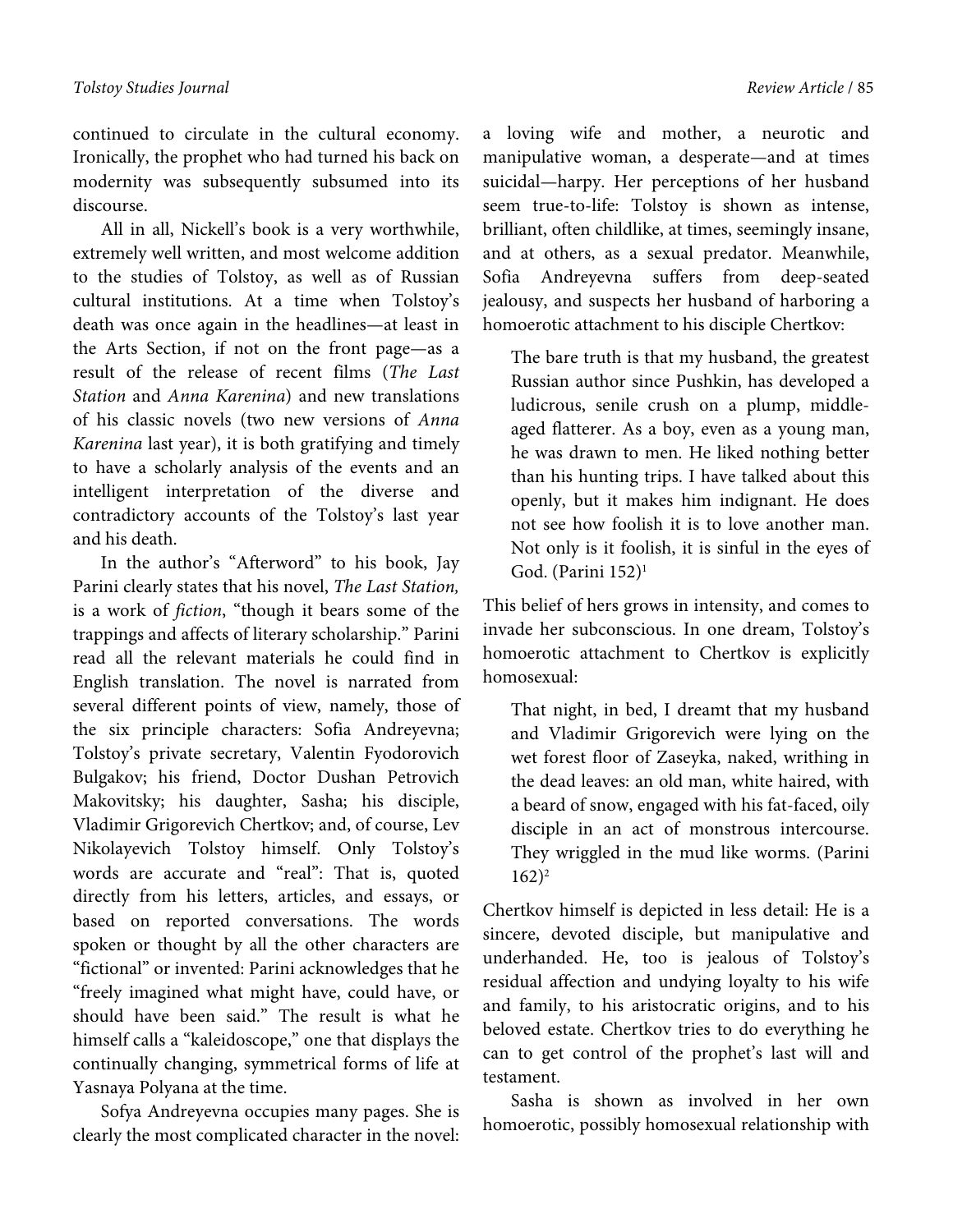her "companion" Varvara Mikhailovna. Tolstoy's daughter even draws a parallel between her own attachment and her father's:

After a long massage, she [Varvara Mikhailovna] would collapse beside me and pull the red-and-green patchwork quilt over our heads. We would fall asleep in a short time—a dreamless, wordless sleep in a bed so large it might have been an arctic snowfield (except for the fire between us)…. Papa had returned before from Kochety, where he'd met with Chertkov. He is always buoyant when he has seen or is about to see Chertkov. He loves Vladimir Grigorevich as I love Varvara Mikhailovna. I would never begrudge him this. (Parini 140)

The other intriguing character in Parini's novel is Bulgakov. He is a devoted follower who worships his idol and comes to Yasnaya Polyana to serve the great man. He describes himself as "hungry for God," eager to discuss ideas, and aspiring to perfect his soul. But then he meets Masha, a straightforward, progressive, young woman who recently joined the devout band of Tolstoyans who live and work at Chertkov's house. He forms an intimate bond with her and, as Chertkov himself had predicted, finds it difficult, even impossible, to preserve his chastity. Their affair is consummated and their friendship grows into genuine love.

In the center of Parini's novel and in the midst of this swarm of activity, conflicting ideas, and feelings, stands Lev Nikolayevich: the writer, the thinker, the genius, the prophet, the senile old man, the madman, the spoiled brat. As each character speaks to the reader directly in his or her own voice, a portrait of the writer emerges from this rich kaleidoscope of images. The novelist attempts to fashion an objective, balanced view, but doesn't ignore or disguise the conflicts and contradictions, the pain and suffering that finally result in his decision to leave home. Parini distributes his sympathy among several characters. No single one

emerges as the villain or the hero of the piece; each has his strengths, weaknesses, and faults.

When one compares Parini's novel with Nickell's monograph, two aspects are striking. First, there is considerable agreement between them about the emergence of Tolstoy as the star of the first great media circus of the modern period. The memoirists, diarists, letter-writers, newspaper reporters, photographers, etc., are all there, recording every moment for a hungry public and for posterity.

Where Parini diverges from Nickell's historical record and, as he admits, turns to his own imagination and intuition, is his depiction of the highly sexualized Tolstoyan household at Yasnaya Polyana. In our post-Freudian age, Parini has drawn what he thinks are the logical conclusions. Tolstoy's own sexual appetites are legendary. His diaries and letters reveal his strong attachments and attraction for men as well as women. As a modern reader and a scholar of Russian literature and culture, I find Parini's interpretation entirely plausible, I daresay, almost inevitable. This subject may still be taboo among some Tolstoy scholars, particularly those of a conservative disposition who frequent international Tolstoy Conferences at Yasnaya Polyana; there may even be some documents in the archive yet to be published which might provide additional evidence for Parini's extrapolations.

Both the media aspect of the event and the intense sexuality of the household strike me as evidence of modernity. Tolstoy's death occurred in the first decade of the twentieth century during which mass media developed to such a bizarre extreme and human sexuality emerged as a major preoccupation in our culture. Both Nickell and Parini have identified and depicted early manifestations of both themes in the saga of Tolstoy's departure and death.

Finally we turn from the relatively middlebrow culture of Parini's novel to the realm of American popular culture, Hollywood in fact, where twenty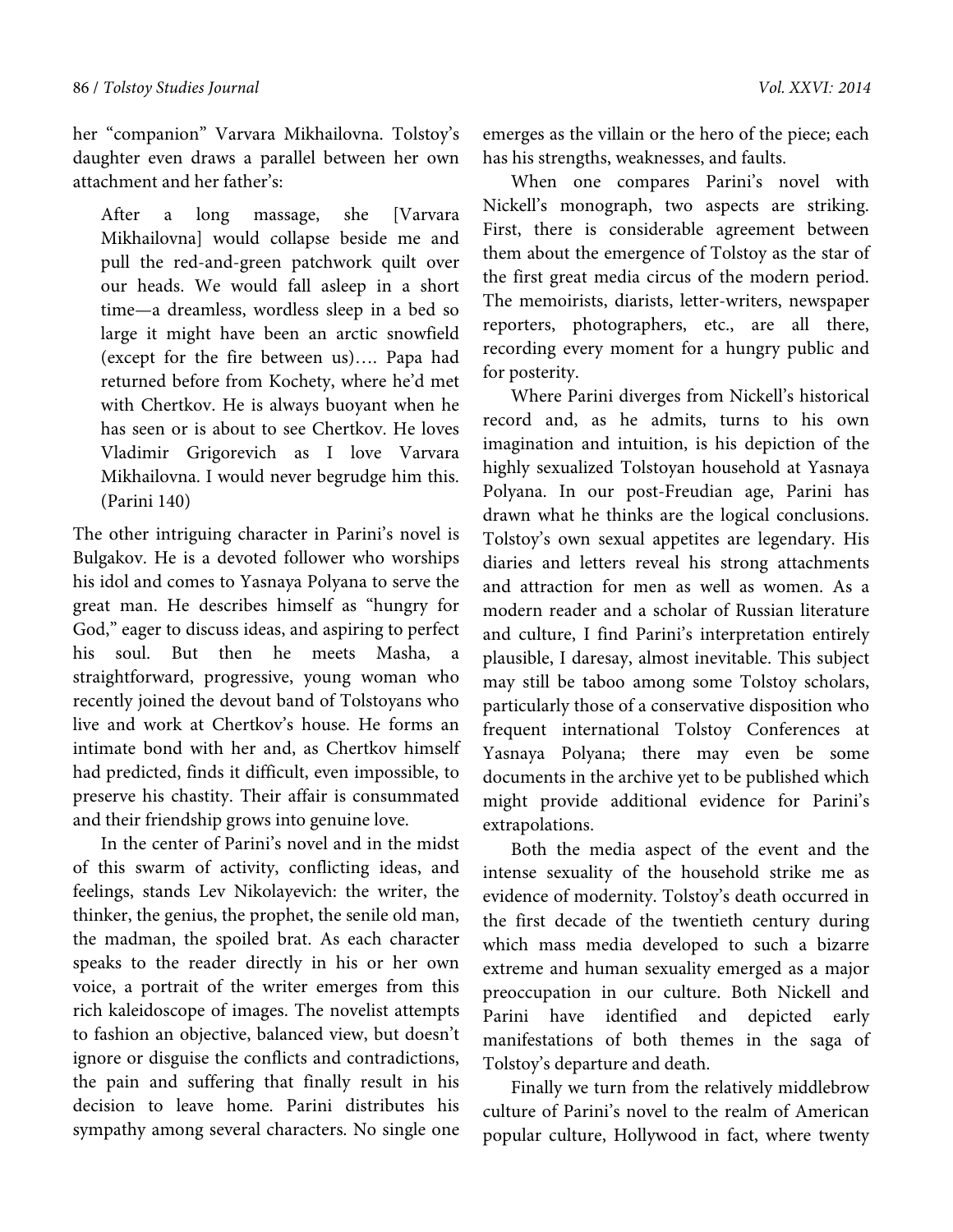years after the novel was published, a film, many years in negotiation and production, was finally released.

It cost some eighteen million dollars to make, funds provided by a combination of German and Russian sources. Filming took place not at Yasnaya Polyana, but in Saxony-Anhalt, as well as in the states of Brandenburg and Thuringia, in the city of Leipzig, and at some historical locations in Russia. The station of the small German town of Pretzsch stood in for Astapovo.

Like any typical Hollywood film, *The Last Station* is a love story. In fact, it contains two love stories. One is the profound, frenzied, and unpredictable love between Lev Nikolayevich and his wife of almost fifty years; the other is the fictional love affair of Tolstoy's earnest young secretary Bulgakov and a pretty, progressive young acolyte Masha. Much of the film contrasts the extraordinary chaos and struggle of the longsuffering married couple with the poignant vicissitudes of the young couple's burgeoning romance.

Critical reaction to the film was mixed. One reviewer singled out the "dramatically useful inventions," including the character of Masha, as well as the more shocking scene of Sofya Andreyevna's summons to her dying husband's bedside in the last moments of the film. Another praised the "Chekhovian" combination of high melodrama followed by broad, almost slapstick humor. The critic for *The New York Times* decried the confusion of life and art, described the movie as "overdone" and "exaggerated," filled with "bombast and grandiosity." The reviewer concluded with a witty judgment: "This is the kind of movie that gives literature a bad name." *The New Yorker* thought the film was "vibrantly alive," but concluded that some scenes were "closer to Dostoevsky's hyperthyroid manner than to Tolstoy's firmer, calmer tone."

I myself, though certainly no film critic, found that some scenes were highly effective, while others

were clearly "over the top." I thought Christopher Plummer's portrayal of Tolstoy extremely convincing; he looked and acted as I imagine the man himself must have looked and acted. On the other hand, I found Helen Mirren's Sofya Andreyevna close to unbelievable. Her ridiculous fall from the balcony onto the library floor, the portrayal of her melodramatic attempts to drown herself, the juvenile games and sexual overtures to her increasingly frail husband, and the hysterical fits of smashing crockery at dinner: These scenes seemed overblown and unrealistic for a latenineteenth century Russian aristocratic household. Paul Giamatti's Chertkov was reasonably convincing as the villain of the piece, and I thought the performance of the young James McAvoy the best part of the film. His Bulgakov was touching, earnest, compelling, and sympathetic… in a word, beautifully and intelligently acted.

Another aspect the film successfully managed to convey was the extraordinary media circus that surrounded Tolstoy's every move during his last weeks and days. The reporters, photographers, telegrams, newspapers, medical briefings, tent cities of curious onlookers—all this was painfully familiar to those who tune in to any sensational story that occurs in our interconnected world.

As for the sexuality that Parini emphasizes, there the film has some surprises. It would appear that only Sofya Andreyevna fantasizes about the possibility of a homoerotic attachment between her husband and his disciple Chertkov. As far as I could tell, there is no indication of that in the film, and Giamatti's Chertkov was not a very attractive figure. And since Sasha's companion Varvara Mikhailovna was totally absent, there was no hint of any amorous relationship between the two women. On the other hand, there was a very amusing, though highly improbable scene of Sofya Andreyevna's playful "seduction" of her beloved Lev Nikolayevich; furthermore there is no doubt that the one scene of passionate lovemaking between Bulgakov and Masha resulted in the